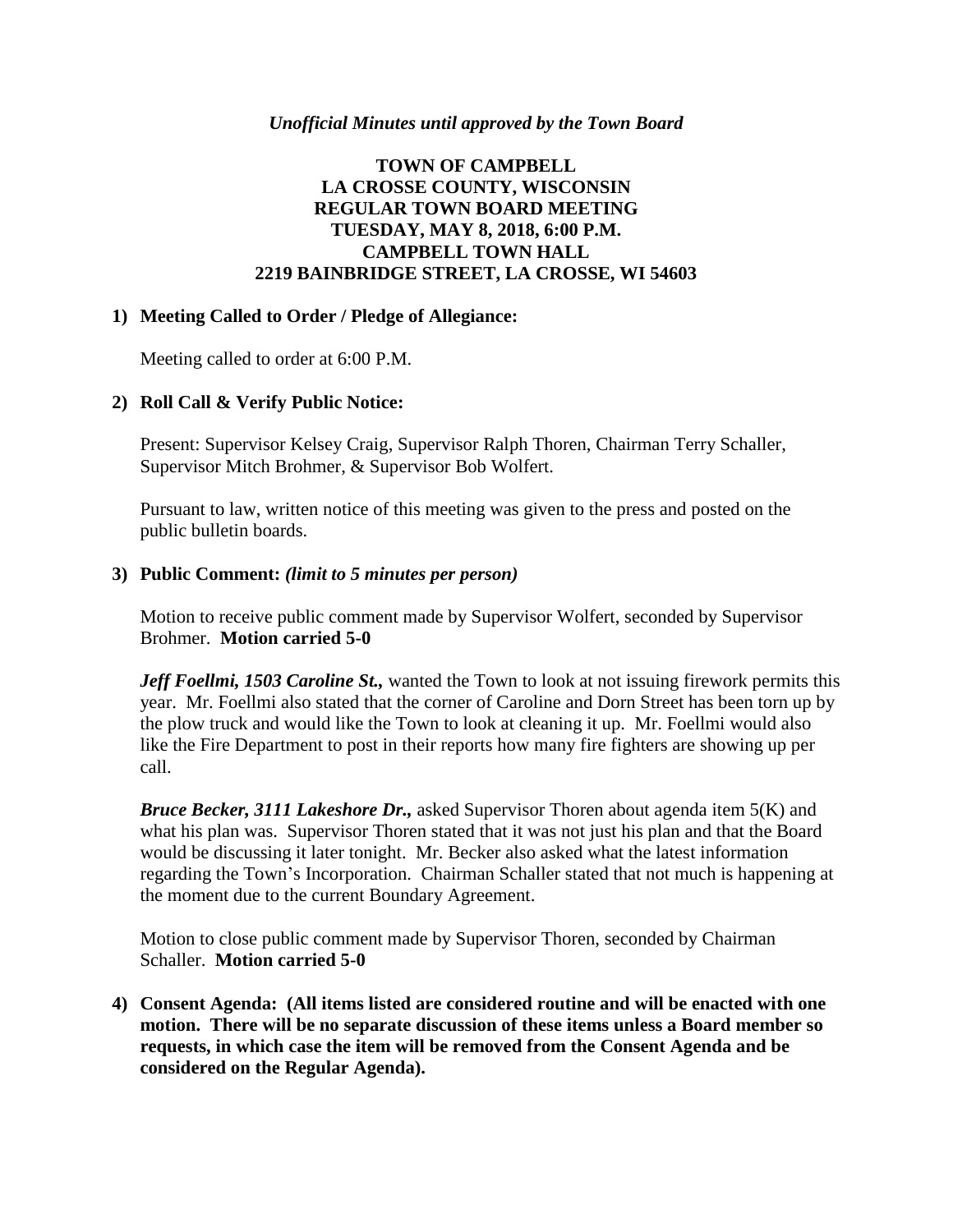## **A) Approval of Minutes:** Regular Board Meeting 04/10/2018

### **B) Plan Commission Meeting Recommendations: No Meeting**

#### **C) Payment of Bills:**

Motion to approve the Consent Agenda made by Supervisor Wolfert, seconded by Chairman Schaller. **Motion carried 5-0**

#### **5) Business:**

**A)** Debbie Walters, 807 Richmond Ave, request for a fourth cat permit. (Postponed)(Clerk)

Motion to approve the request for a fourth cat permit made by Supervisor Brohmer, seconded by Supervisor Wolfert. **Motion carried 4-1 (Supervisor Craig voted "against")**

**B)** Approval for the "Mike Wolden Cancer Benefit" at Hillbilly's Bar & Grill, 1322 La Crescent St., on Saturday, June 2, 2018 from 11am-6pm. (Clerk)

Hillbilly's Bar & Grill is asking for a temporary extension of their current Beer Garden.

Motion to approve the "Mike Wolden Cancer Benefit" made by Supervisor Brohmer, seconded by Supervisor Thoren. **Motion carried 5-0**

**C)** Approval of a fireworks permit for Pat Bonadurer, Sky Rockers, for Shenanigans on June 2, 2018. (Clerk)

Mr. Bonadurer mentioned that he was contacted by Shenanigans about the possibility of doing a fireworks display for a wedding on June 2, 2018. Mr. Bonadurer stated that no areal shells would be used and would mainly consist of 1/2" cakes. Mr. Bonadurer also stated that all fireworks would be under 100 feet and shot off over the water. Chairman Schaller asked that the firework display be completed by 10 P.M.

Motion to approve a fireworks permit for Pat Bonadurer, Sky Rockers, for Shenanigans on June 2, 2018 to be done by 10 P.M. made by Supervisor Wolfert, seconded by Chairman Schaller. **Motion carried 5-0**

**D)** Resolution No. 2018-3 to adopt a Citizens Participation Plan for the CDBG Program. (Thoren)

Motion to approve Resolution No. 2018-3 made by Supervisor Thoren, seconded by Chairman Schaller. **Motion carried 5-0**

**E)** Resolution No. 2018-4, an authorizing resolution for the submission of a Community Development Block Grant (CDBG) application. (Thoren)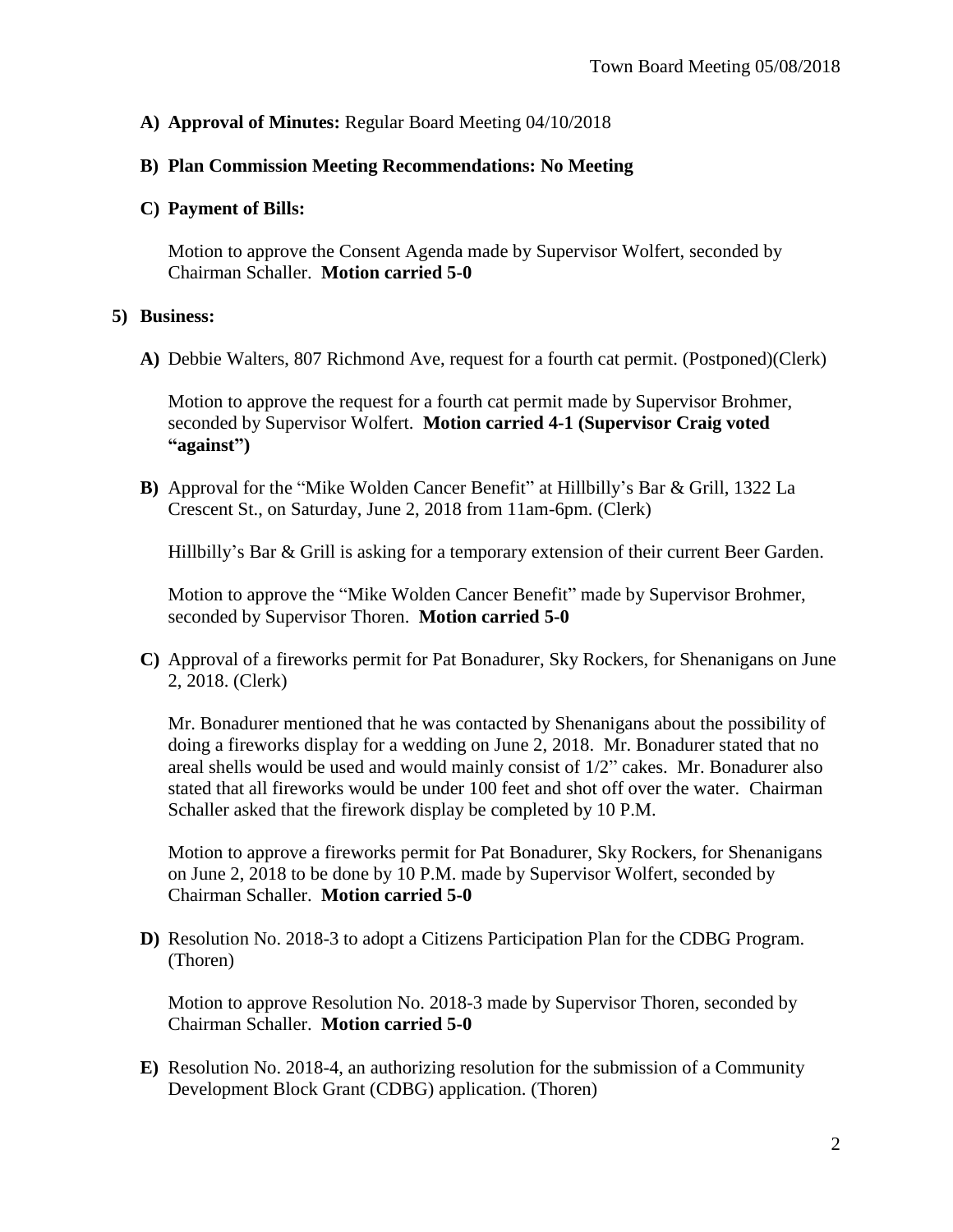Motion to approve Resolution No. 2018-4 made by Supervisor Thoren, seconded by Chairman Schaller. **Motion carried 5-0**

**F)** Resolution No. 2018-5 adopting policy for non-violent civil rights demonstrations/prohibiting the use of excessive force. (Thoren)

Motion to approve Resolution No. 2018-5 made by Supervisor Thoren, seconded by Chairman Schaller. **Motion carried 5-0**

**G)** Resolution No. 2018-6 to commit matching funds for CDBG application. (Thoren)

Motion to approve Resolution No. 2018-6 made by Supervisor Thoren, seconded by Chairman Schaller. **Motion carried 5-0**

**H)** Resolution No. 2018-7 to adopt a fair housing ordinance. (Thoren)

Motion to approve Resolution No. 2018-7 made by Supervisor Thoren, seconded by Chairman Schaller. **Motion carried 5-0**

**I)** Ordinance No. 2018-1 creating Chapter 8, Article I, Section 8-1, regarding fair housing. (Thoren)

Motion to approve Ordinance No. 2018-1 creating Chapter 8, Article I, Section 8-1, regarding fair housing made by Supervisor Thoren, seconded by Chairman Schaller. **Motion carried 5-0**

**J)** Disposal of 2 pieces of Park Equipment. (Craig)

The pieces of equipment in question is a slide, teeter totter, and swing set for one of the parks on 2<sup>nd</sup> Ave E.

Motion to approve Supervisor Craig to dispose of 3 pieces of Park Equipment made by Supervisor Wolfert, seconded by Supervisor Brohmer. **Motion carried 5-0**

**K)** Consideration of request for a temporary full-time Maintenance Employee. (Thoren)

The position will not guarantee 40 hours per week however, the likelihood of 40 hours per week is high. The position will be for approximately 90 days at which time will be reevaluated and possibly extended. At no time will the position exceed 1200 hours in a rolling year. Starting range will be \$10-12/hour.

Motion to approve the request for a temporary, full-time Maintenance Employee for a three month period with a pay range of \$10-12/hour made by Supervisor Wolfert, seconded by Chairman Schaller. **Motion carried 5-0**